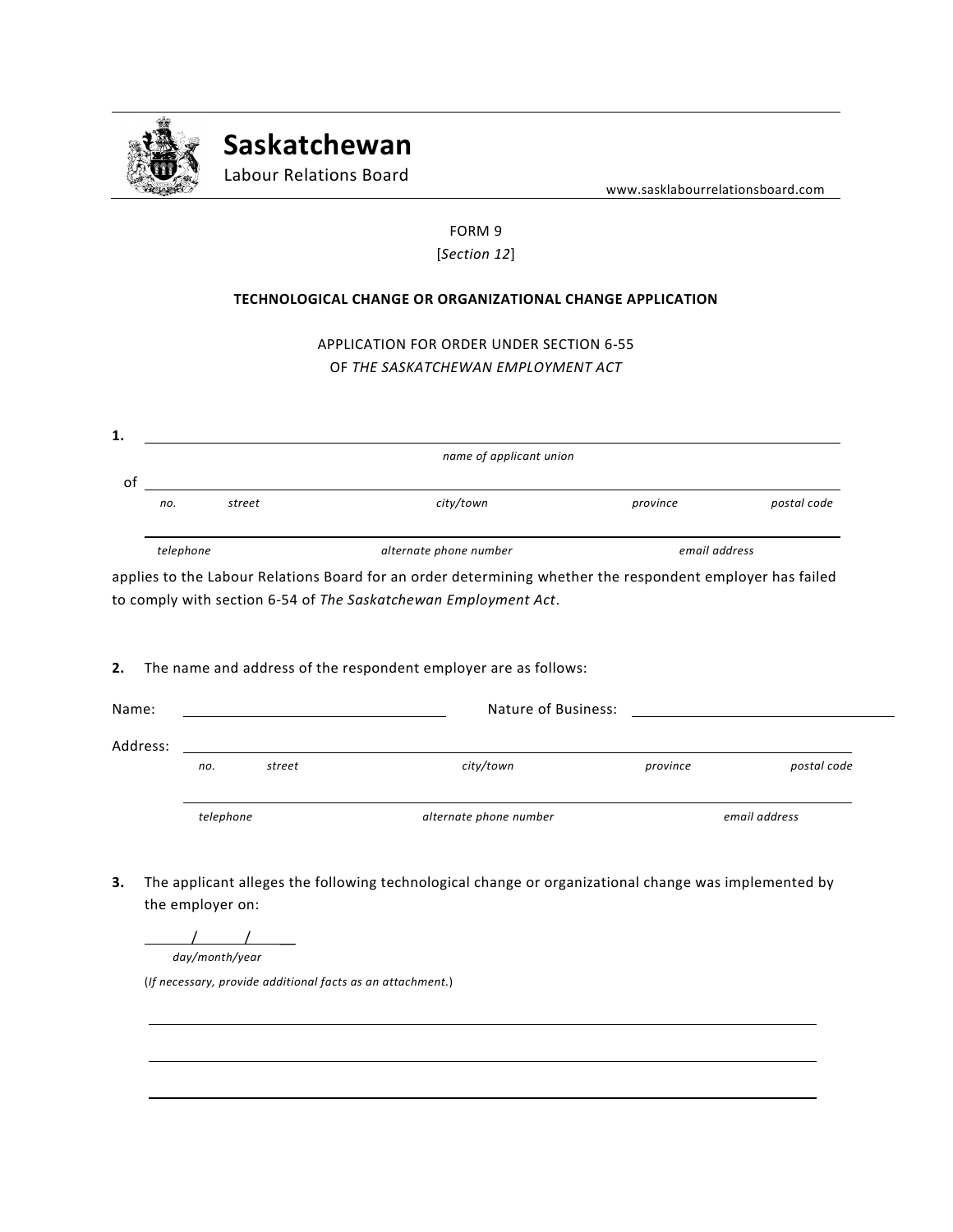**4.** The applicant alleges that the employer has failed to comply with section 6-54 of the Act by reason of the following facts:

(*If necessary, provide additional reasons as an attachment*.)

(*Here state clearly and concisely all relevant facts indicating the exact nature and date(s) of the practice or contravention complained of. Additional material in the form of exhibits properly marked and attached to this sworn or affirmed application may be included. List attached exhibits here.*)

- **5.** (a) There are approximately \_\_\_\_\_\_\_\_\_\_\_\_\_\_\_\_ employees in the bargaining unit.
	- (b) Out of these employees, approximately employees are affected by the technological change or organizational change.
- **6.** In the space provided below, clearly state the outcome or remedy you are seeking from the board. (*If necessary, include any additional details as an attachment*.)